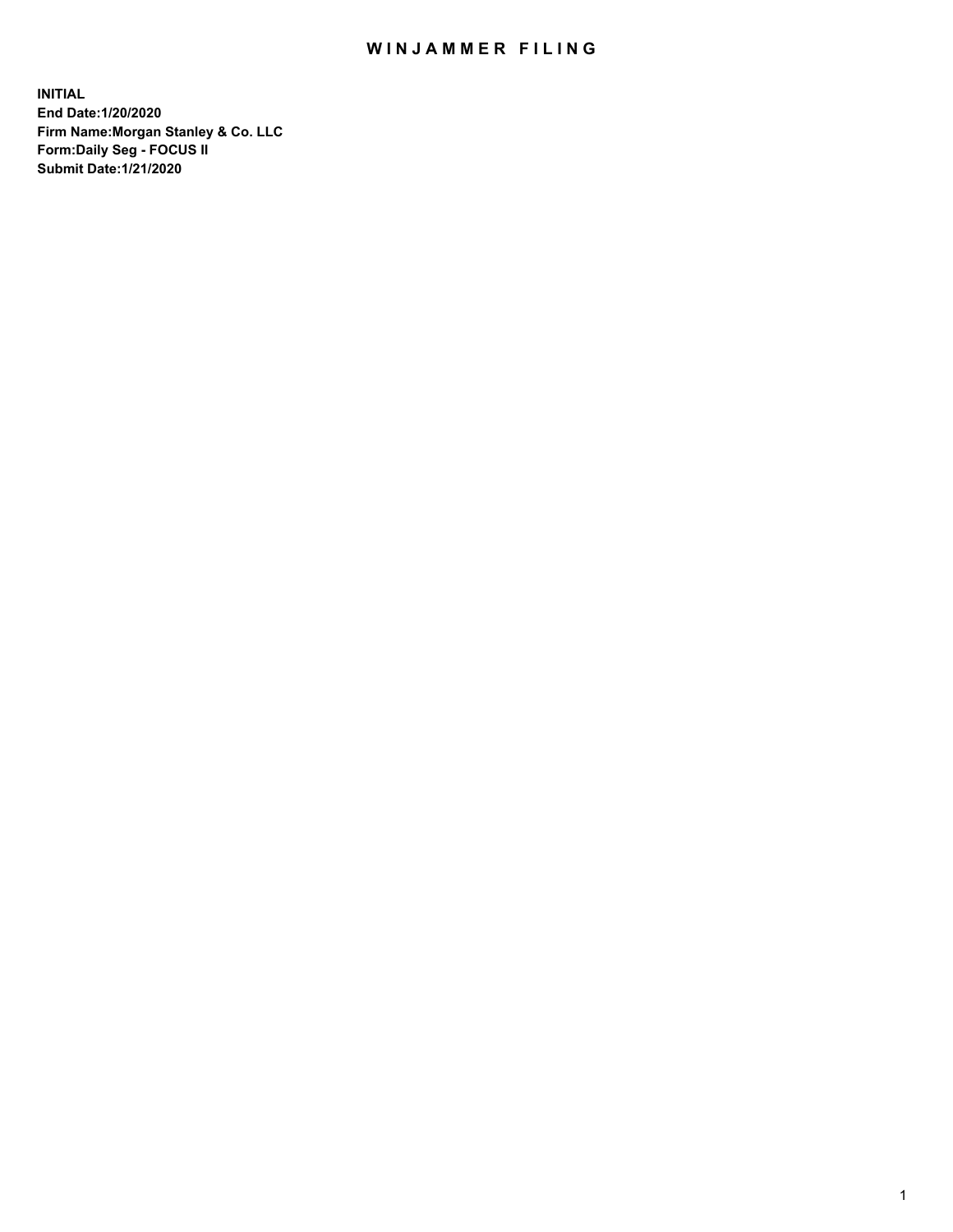**INITIAL End Date:1/20/2020 Firm Name:Morgan Stanley & Co. LLC Form:Daily Seg - FOCUS II Submit Date:1/21/2020 Daily Segregation - Cover Page**

| Name of Company                                                                                                                                                                                                                                                                                                                | Morgan Stanley & Co. LLC                               |
|--------------------------------------------------------------------------------------------------------------------------------------------------------------------------------------------------------------------------------------------------------------------------------------------------------------------------------|--------------------------------------------------------|
| <b>Contact Name</b>                                                                                                                                                                                                                                                                                                            | <b>Ikram Shah</b>                                      |
| <b>Contact Phone Number</b>                                                                                                                                                                                                                                                                                                    | 212-276-0963                                           |
| <b>Contact Email Address</b>                                                                                                                                                                                                                                                                                                   | lkram.shah@morganstanley.com                           |
| FCM's Customer Segregated Funds Residual Interest Target (choose one):<br>a. Minimum dollar amount: ; or<br>b. Minimum percentage of customer segregated funds required:% ; or<br>c. Dollar amount range between: and; or<br>d. Percentage range of customer segregated funds required between:% and%.                         | 235,000,000<br><u>0</u><br><u>00</u><br>0 <sub>0</sub> |
| FCM's Customer Secured Amount Funds Residual Interest Target (choose one):<br>a. Minimum dollar amount: ; or<br>b. Minimum percentage of customer secured funds required:% ; or<br>c. Dollar amount range between: and; or<br>d. Percentage range of customer secured funds required between:% and%.                           | 140,000,000<br><u>0</u><br><u>00</u><br>00             |
| FCM's Cleared Swaps Customer Collateral Residual Interest Target (choose one):<br>a. Minimum dollar amount: ; or<br>b. Minimum percentage of cleared swaps customer collateral required:% ; or<br>c. Dollar amount range between: and; or<br>d. Percentage range of cleared swaps customer collateral required between:% and%. | 92,000,000<br><u>0</u><br><u>00</u><br>00              |

Attach supporting documents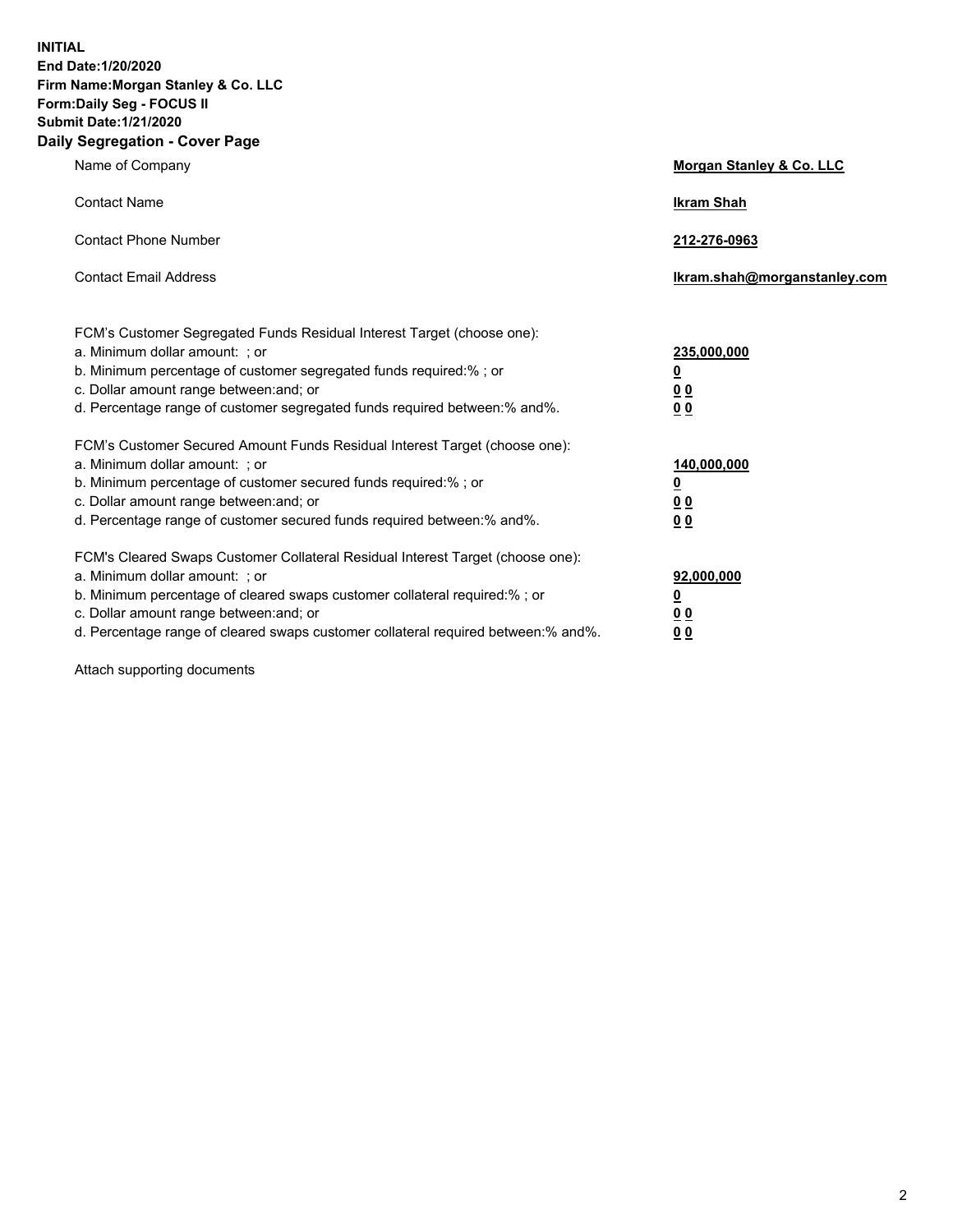## **INITIAL End Date:1/20/2020 Firm Name:Morgan Stanley & Co. LLC Form:Daily Seg - FOCUS II Submit Date:1/21/2020 Daily Segregation - Secured Amounts** Foreign Futures and Foreign Options Secured Amounts Amount required to be set aside pursuant to law, rule or regulation of a foreign government or a rule of a self-regulatory organization authorized thereunder 1. Net ledger balance - Foreign Futures and Foreign Option Trading - All Customers A. Cash **3,177,775,921** [7315] B. Securities (at market) **2,092,629,207** [7317] 2. Net unrealized profit (loss) in open futures contracts traded on a foreign board of trade **311,953,751** [7325] 3. Exchange traded options a. Market value of open option contracts purchased on a foreign board of trade **4,033,118** [7335] b. Market value of open contracts granted (sold) on a foreign board of trade **-10,600,113** [7337] 4. Net equity (deficit) (add lines 1. 2. and 3.) **5,575,791,884** [7345] 5. Account liquidating to a deficit and account with a debit balances - gross amount **37,376,232** [7351] Less: amount offset by customer owned securities **-36,465,928** [7352] **910,304** [7354] 6. Amount required to be set aside as the secured amount - Net Liquidating Equity Method (add lines 4 and 5) 7. Greater of amount required to be set aside pursuant to foreign jurisdiction (above) or line 6. FUNDS DEPOSITED IN SEPARATE REGULATION 30.7 ACCOUNTS 1. Cash in banks A. Banks located in the United States **553,451,537** [7500] B. Other banks qualified under Regulation 30.7 **628,623,989** [7520] **1,182,075,526** 2. Securities A. In safekeeping with banks located in the United States **197,851,560** [7540] B. In safekeeping with other banks qualified under Regulation 30.7 **0** [7560] **197,851,560** [7570] 3. Equities with registered futures commission merchants A. Cash **12,228,310** [7580] B. Securities **0** [7590] C. Unrealized gain (loss) on open futures contracts **5,920,561** [7600] D. Value of long option contracts **0** [7610] E. Value of short option contracts **0** [7615] **18,148,871** [7620] 4. Amounts held by clearing organizations of foreign boards of trade A. Cash **0** [7640] B. Securities **0** [7650] C. Amount due to (from) clearing organization - daily variation **0** [7660] D. Value of long option contracts **0** [7670] E. Value of short option contracts **0** [7675] **0** [7680] 5. Amounts held by members of foreign boards of trade A. Cash **2,191,430,288** [7700] B. Securities **1,894,777,648** [7710] C. Unrealized gain (loss) on open futures contracts **306,033,190** [7720] D. Value of long option contracts **4,033,118** [7730] E. Value of short option contracts **-10,600,113** [7735] **4,385,674,131**

- 6. Amounts with other depositories designated by a foreign board of trade **0** [7760]
- 7. Segregated funds on hand **0** [7765]
- 8. Total funds in separate section 30.7 accounts **5,783,750,088** [7770]
- 9. Excess (deficiency) Set Aside for Secured Amount (subtract line 7 Secured Statement Page 1 from Line 8)
- 10. Management Target Amount for Excess funds in separate section 30.7 accounts **140,000,000** [7780]
- 11. Excess (deficiency) funds in separate 30.7 accounts over (under) Management Target **67,047,900** [7785]

**0** [7305]

**5,576,702,188** [7355]

**5,576,702,188** [7360]

[7530]

[7740] **207,047,900** [7380]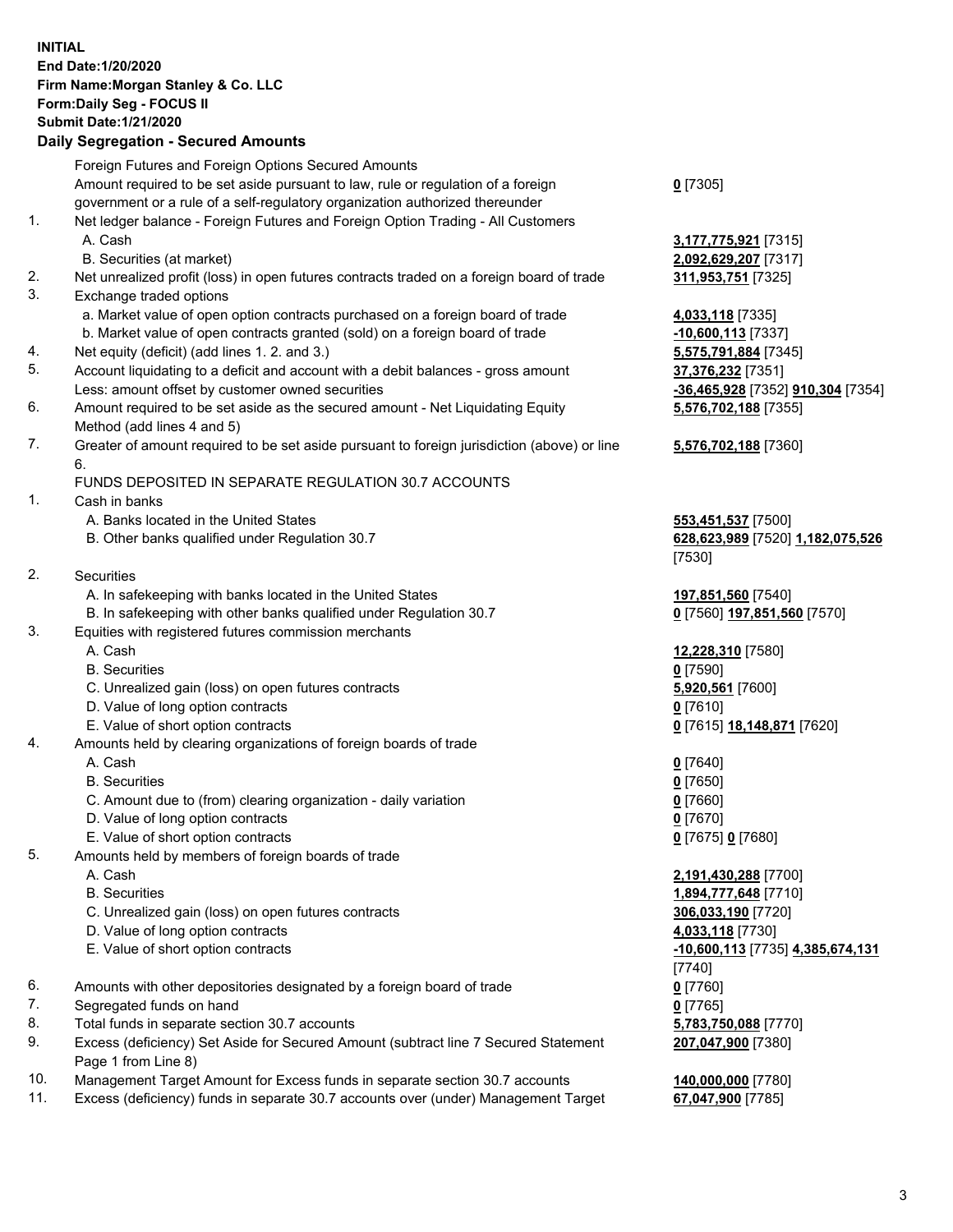|     | <b>INITIAL</b>                                                                      |                                    |
|-----|-------------------------------------------------------------------------------------|------------------------------------|
|     | End Date: 1/20/2020                                                                 |                                    |
|     | Firm Name: Morgan Stanley & Co. LLC                                                 |                                    |
|     | Form: Daily Seg - FOCUS II                                                          |                                    |
|     | <b>Submit Date: 1/21/2020</b>                                                       |                                    |
|     | Daily Segregation - Segregation Statement                                           |                                    |
|     | SEGREGATION REQUIREMENTS(Section 4d(2) of the CEAct)                                |                                    |
| 1.  |                                                                                     |                                    |
|     | Net ledger balance<br>A. Cash                                                       | 9,000,917,268 [7010]               |
|     | B. Securities (at market)                                                           | 6,037,251,360 [7020]               |
| 2.  | Net unrealized profit (loss) in open futures contracts traded on a contract market  | 2,244,447,243 [7030]               |
| 3.  | Exchange traded options                                                             |                                    |
|     | A. Add market value of open option contracts purchased on a contract market         | 390,393,025 [7032]                 |
|     | B. Deduct market value of open option contracts granted (sold) on a contract market | -326,056,551 [7033]                |
| 4.  | Net equity (deficit) (add lines 1, 2 and 3)                                         | 17,346,952,345 [7040]              |
| 5.  | Accounts liquidating to a deficit and accounts with                                 |                                    |
|     | debit balances - gross amount                                                       | 273,467,622 [7045]                 |
|     | Less: amount offset by customer securities                                          | -272,722,386 [7047] 745,236 [7050] |
| 6.  | Amount required to be segregated (add lines 4 and 5)                                | 17,347,697,581 [7060]              |
|     | FUNDS IN SEGREGATED ACCOUNTS                                                        |                                    |
| 7.  | Deposited in segregated funds bank accounts                                         |                                    |
|     | A. Cash                                                                             | 3,995,895,446 [7070]               |
|     | B. Securities representing investments of customers' funds (at market)              | $0$ [7080]                         |
|     | C. Securities held for particular customers or option customers in lieu of cash (at | 788,986,008 [7090]                 |
|     | market)                                                                             |                                    |
| 8.  | Margins on deposit with derivatives clearing organizations of contract markets      |                                    |
|     | A. Cash                                                                             | 7,467,859,762 [7100]               |
|     | B. Securities representing investments of customers' funds (at market)              | $0$ [7110]                         |
|     | C. Securities held for particular customers or option customers in lieu of cash (at | 5,248,265,352 [7120]               |
|     | market)                                                                             |                                    |
| 9.  | Net settlement from (to) derivatives clearing organizations of contract markets     | 64,951,058 [7130]                  |
| 10. | Exchange traded options                                                             |                                    |
|     | A. Value of open long option contracts                                              | 390,393,025 [7132]                 |
|     | B. Value of open short option contracts                                             | -326,056,551 [7133]                |
| 11. | Net equities with other FCMs                                                        |                                    |
|     | A. Net liquidating equity                                                           | 3,384,920 [7140]                   |
|     | B. Securities representing investments of customers' funds (at market)              | $0$ [7160]                         |
|     | C. Securities held for particular customers or option customers in lieu of cash (at | $0$ [7170]                         |
|     | market)                                                                             |                                    |
| 12. | Segregated funds on hand                                                            | $0$ [7150]                         |
| 13. | Total amount in segregation (add lines 7 through 12)                                | 17,633,679,020 [7180]              |
| 14. | Excess (deficiency) funds in segregation (subtract line 6 from line 13)             | 285,981,439 [7190]                 |
| 15. | Management Target Amount for Excess funds in segregation                            | 235,000,000 [7194]                 |
| 16. | Excess (deficiency) funds in segregation over (under) Management Target Amount      | 50,981,439 [7198]                  |

Excess